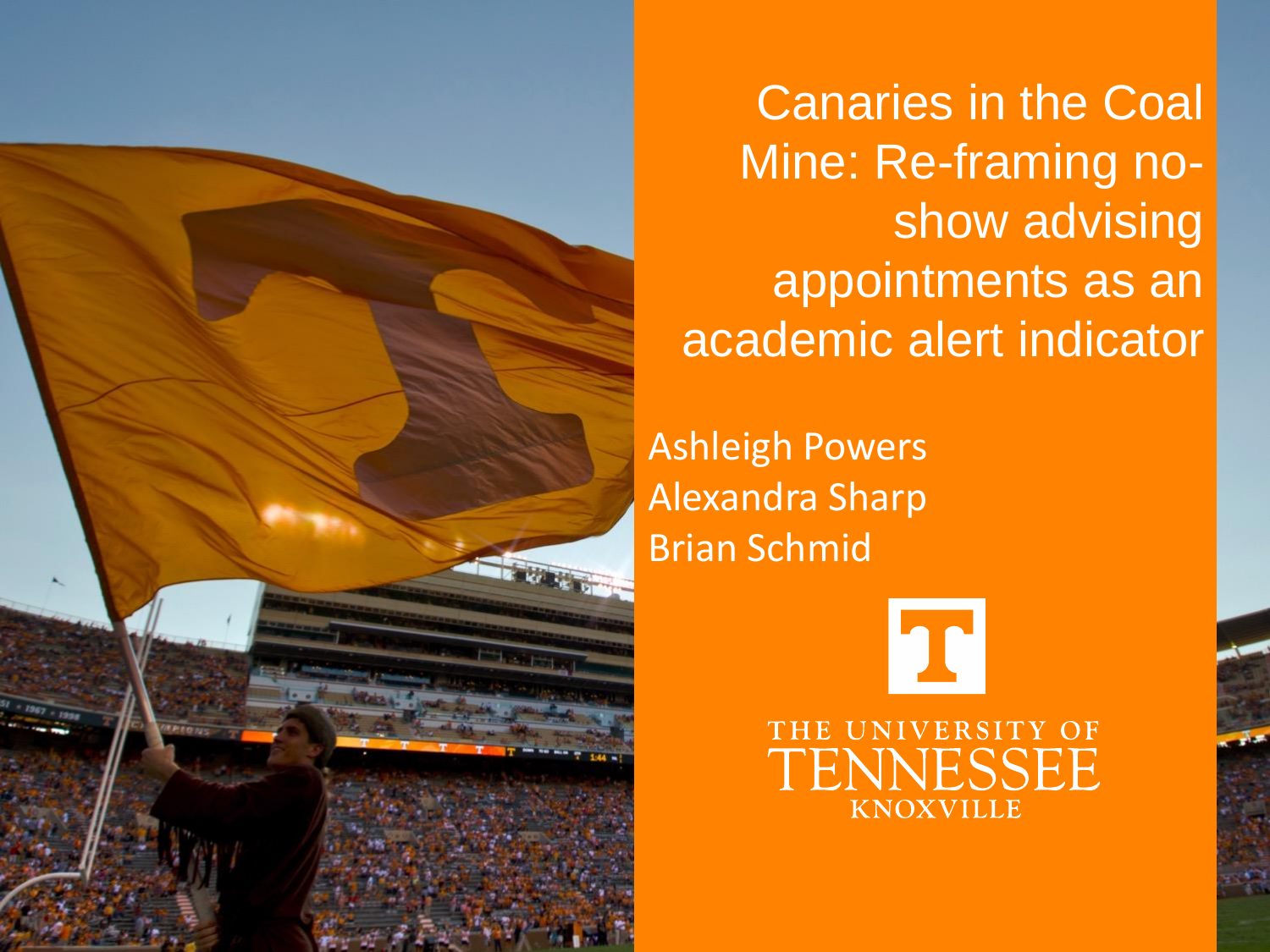### What words come to mind when you think about Advising Appointment No-Shows?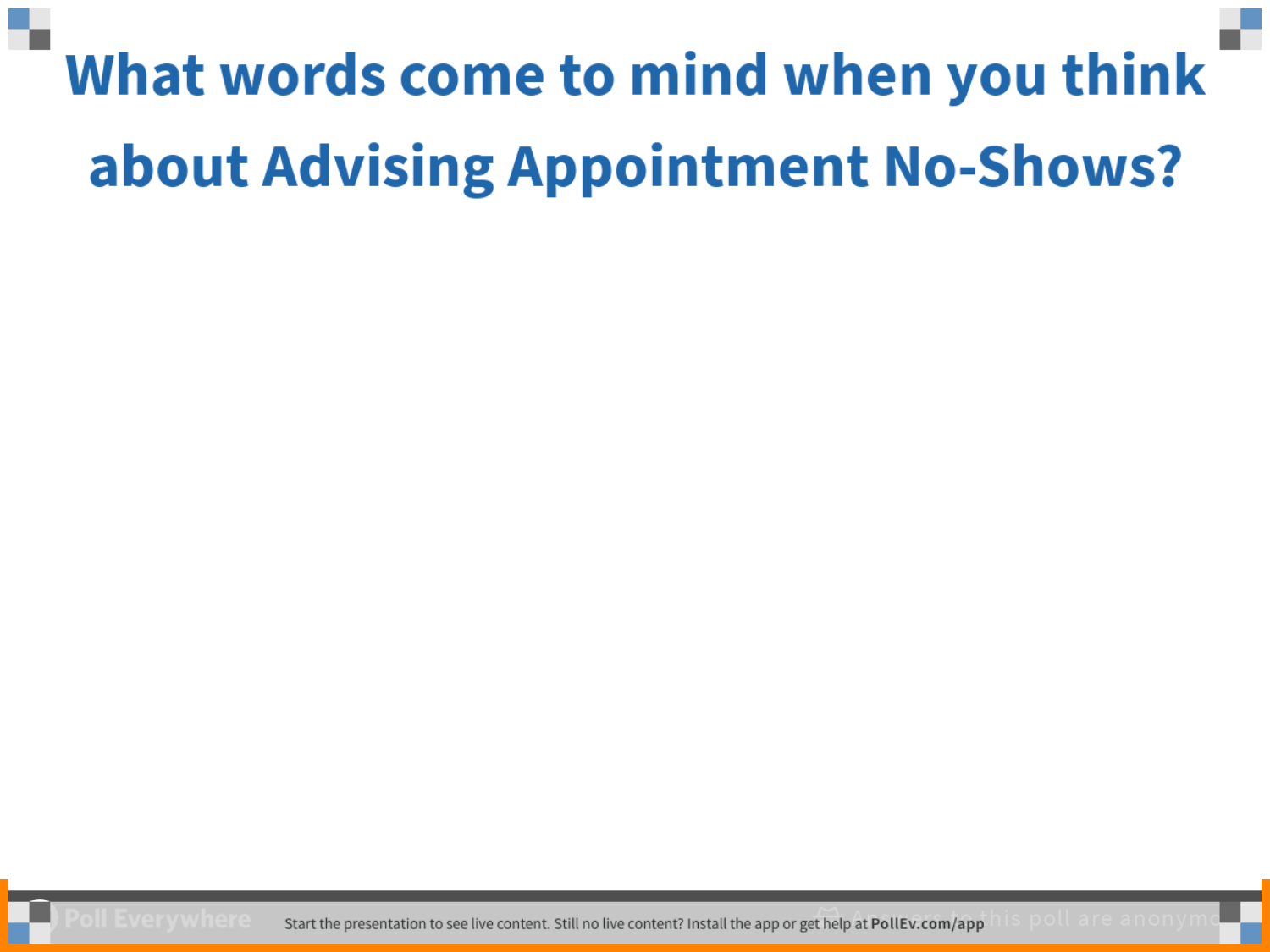#### Why do you think students no-show?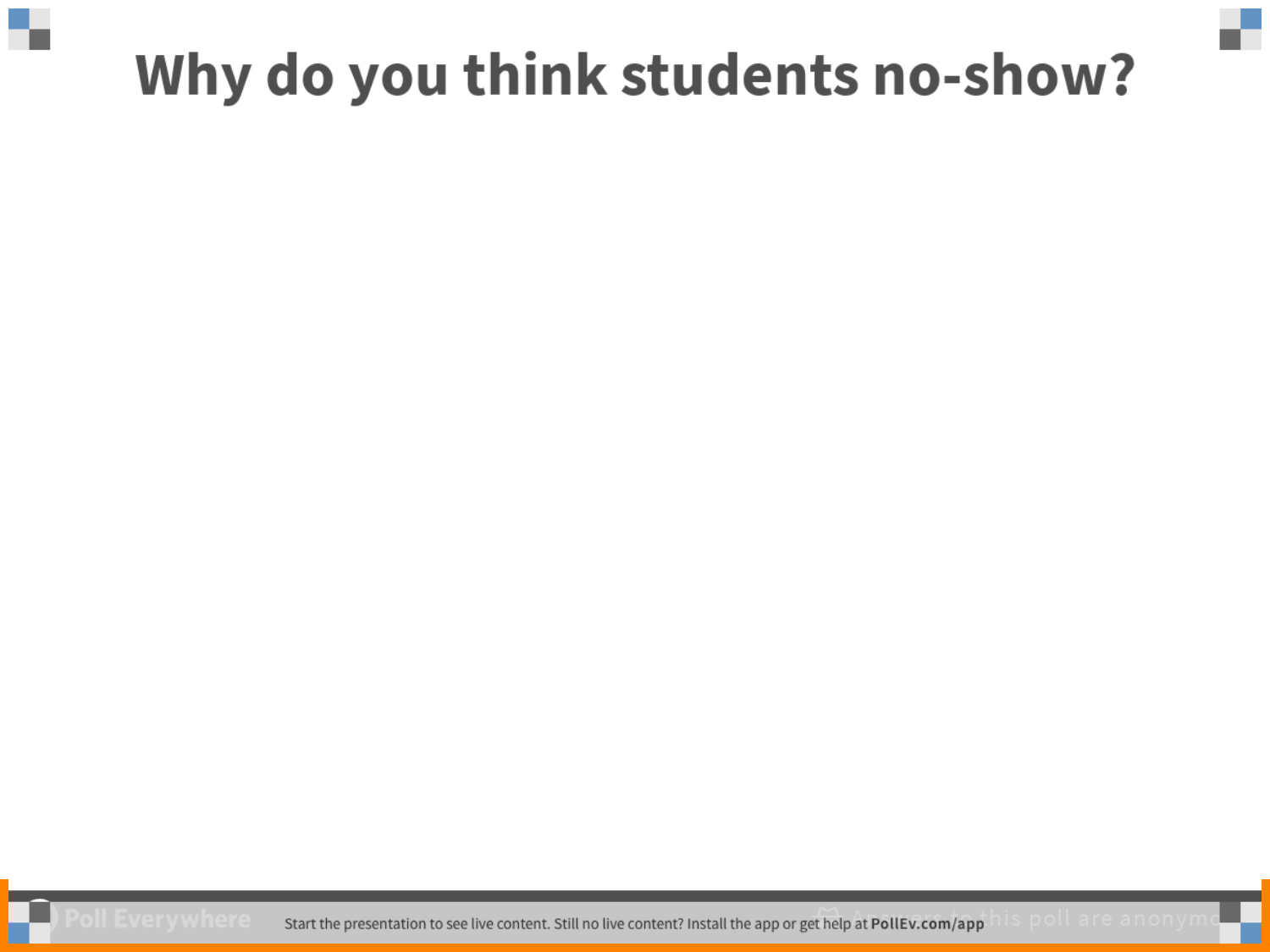# **Why do students no-show?**

- Students forget.
- Students experience crisis or distraction.
- Students avoid.
	- Uncomfortable conversations
	- Things they do not value

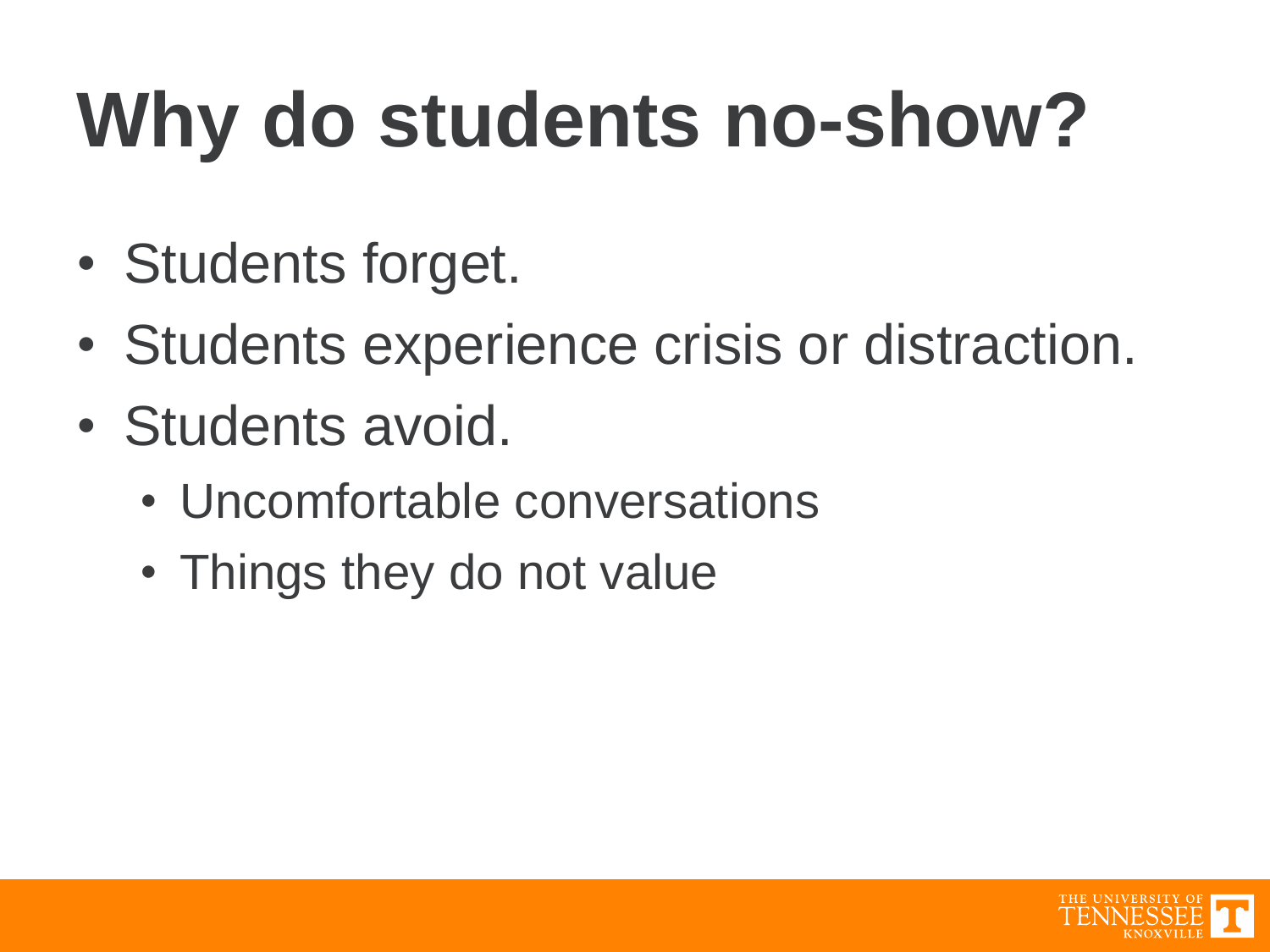# **Our objectives**

- Examine who noshows and why
- Explore interventions that can help
- Begin thinking about other "canaries" that can give us clues when a student is in distress.



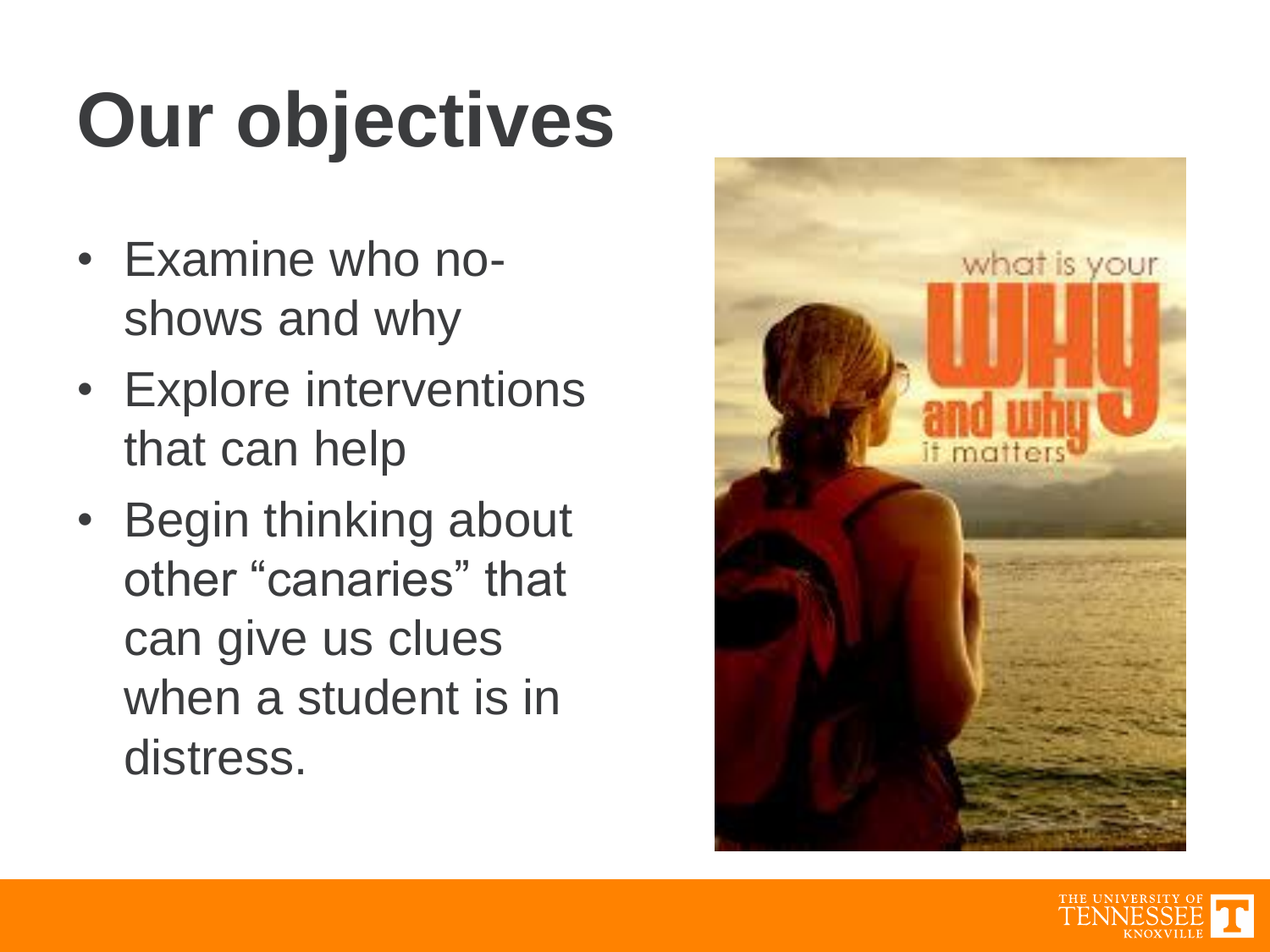## **12% of PAC appts were noshows last year (Sept-April).**



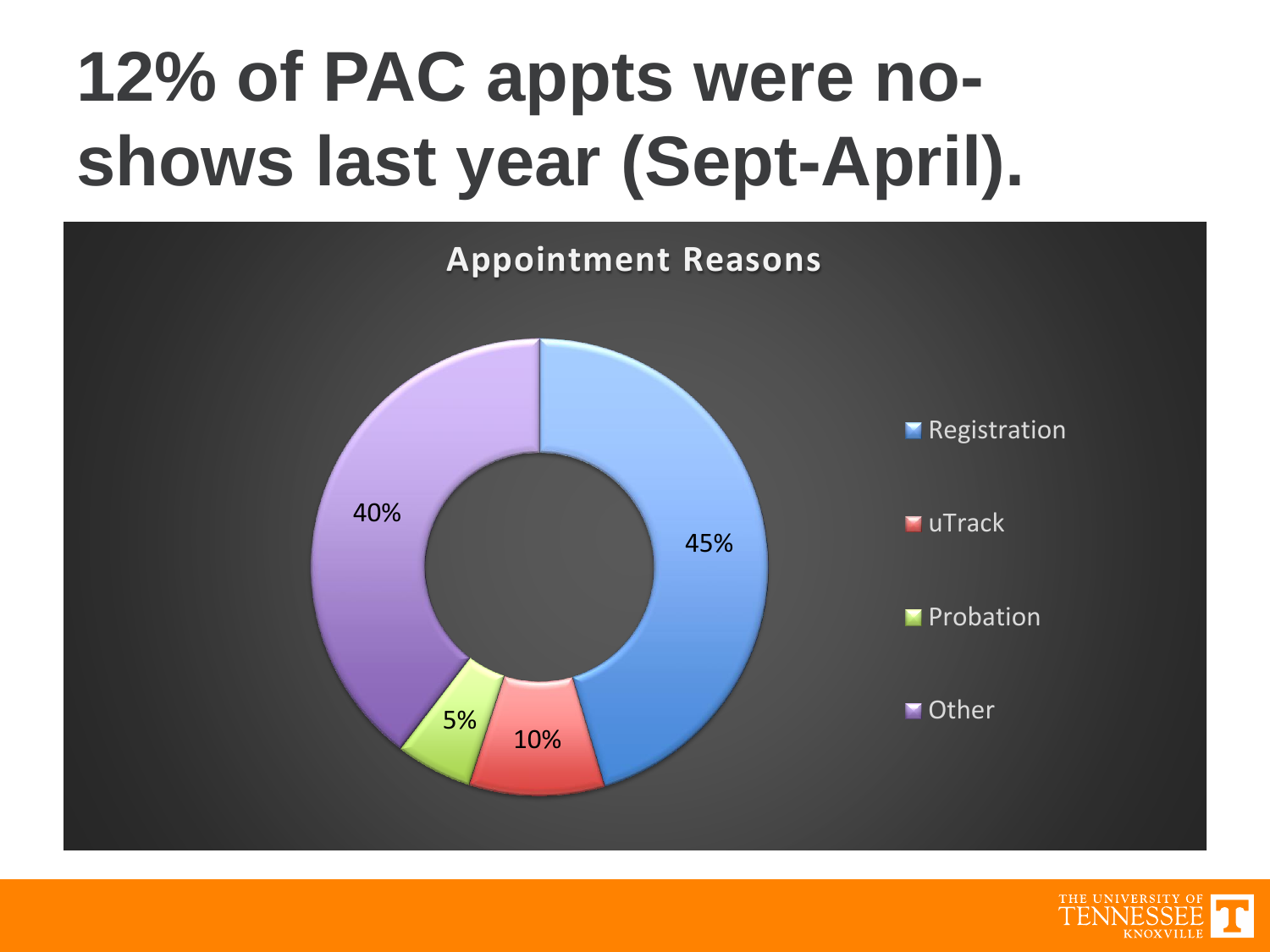# **Frequent flyers?**

- 15 students with two or more no-shows
- The vast majority of our no-show appointments (86%) were insolated instances.

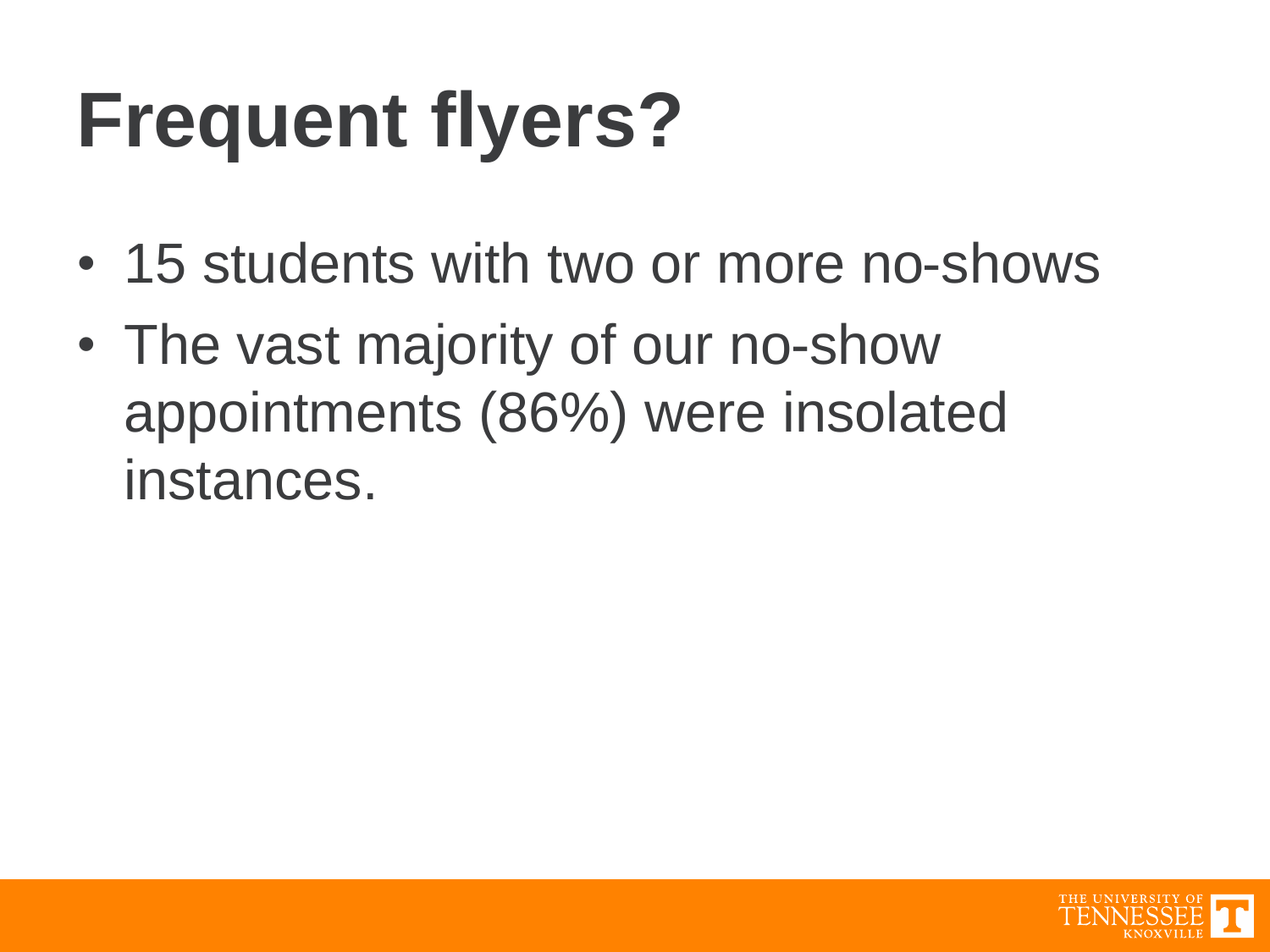### **Who no-shows? Some BASICS**

| <b>Percentage of key demographics</b><br>within the No-Show Appointments | Percentage of the same<br>demographics within the Psych<br>major overall |
|--------------------------------------------------------------------------|--------------------------------------------------------------------------|
| 12% on Academic Probation                                                | 7% on Academic Probation                                                 |
| 15% self-id as $1st$ Generation                                          | 10% self-id as $1st$ Generation                                          |

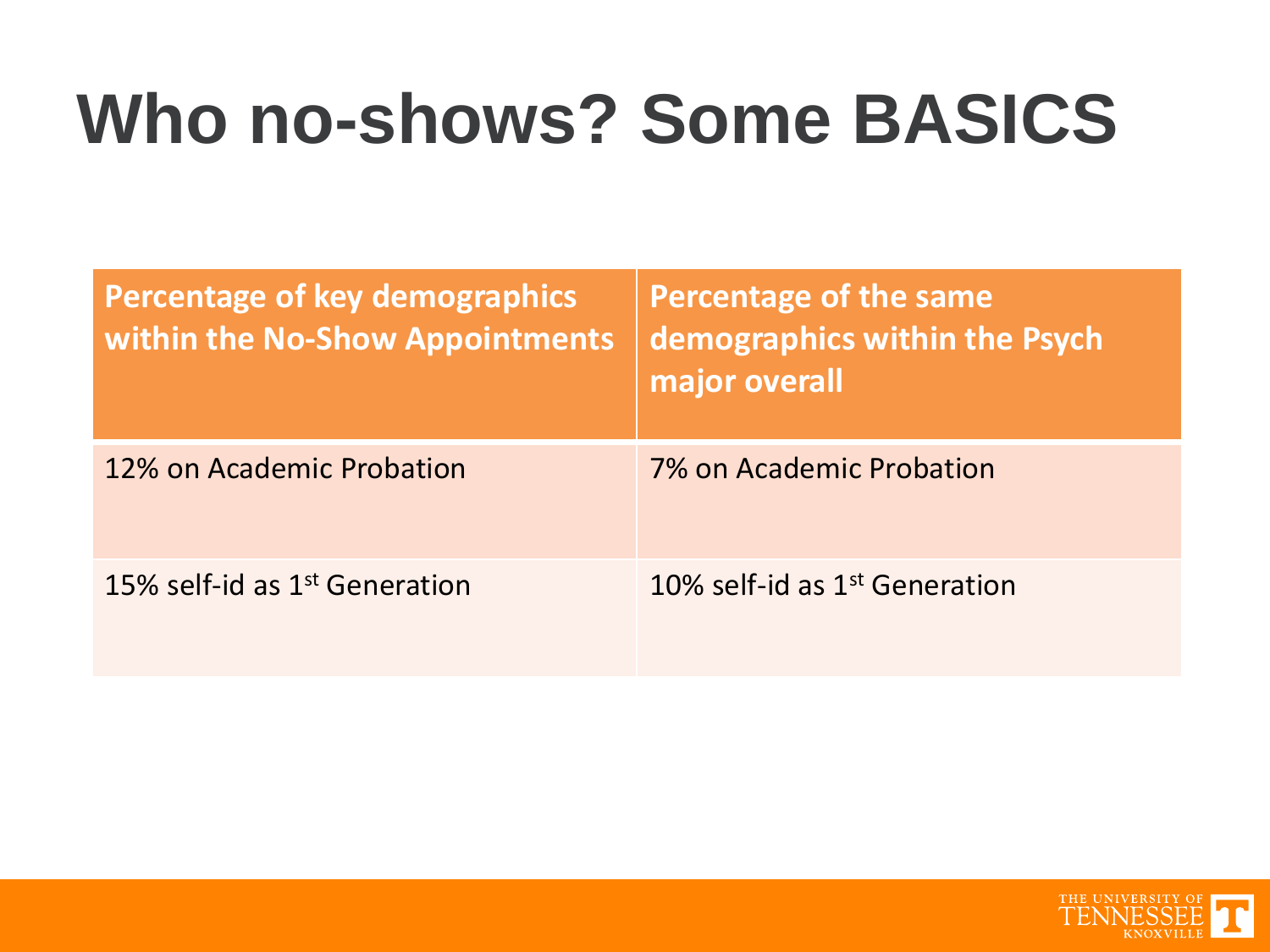#### **What the literature says helps**

- Appointment reminders may help (but mixed results)
- Reduced wait times
- **Behavioral engagement strategies**
	- **Create a welcoming environment**
	- **Incentivizing attendance**
	- **Motivational interviewing**

Molfenter T. (2013). Reducing appointment no-shows: going from theory to practice. *Substance use & misuse*, *48*(9), 743–749.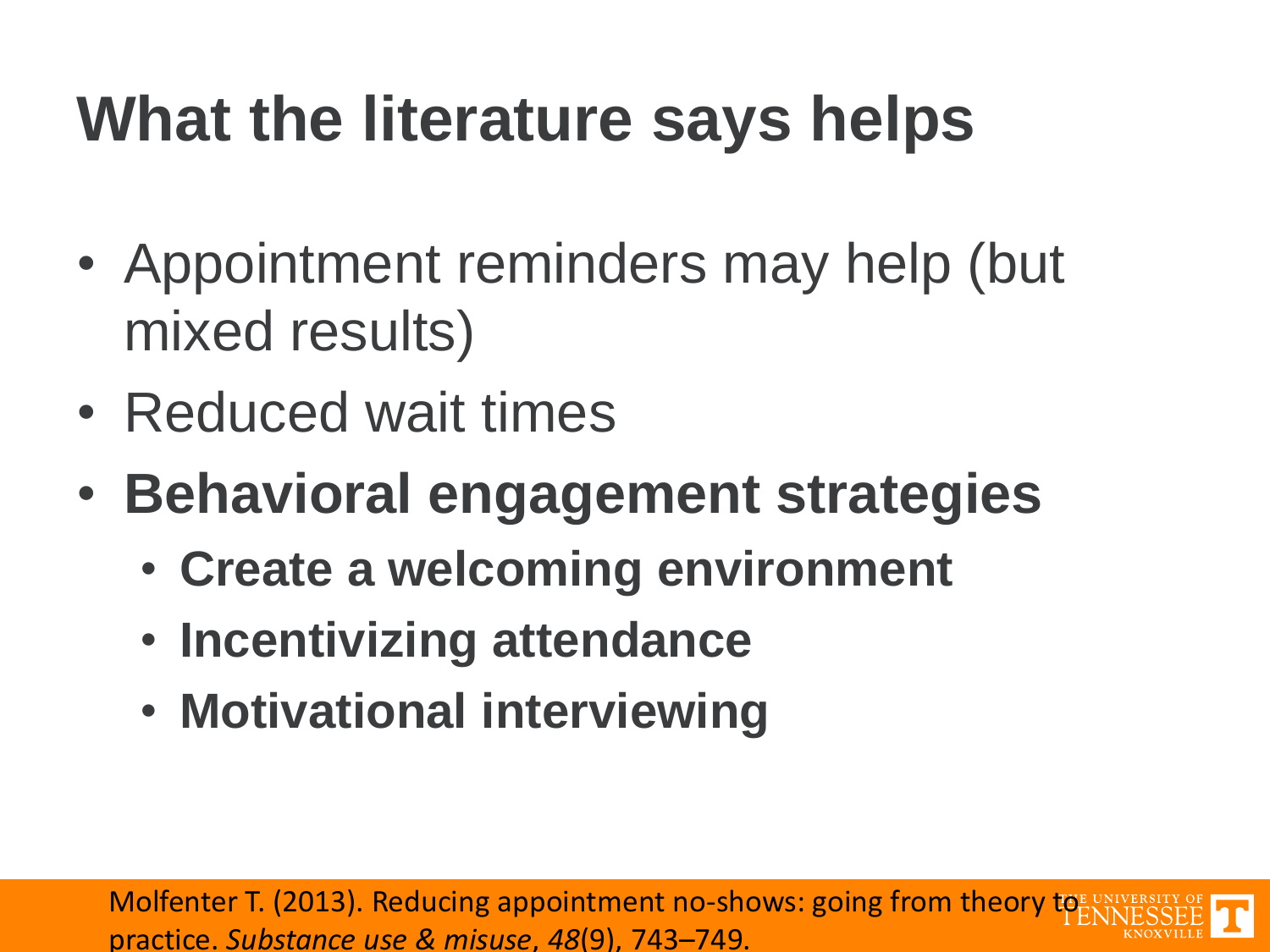### **Traditional strategies for addressing no-shows**





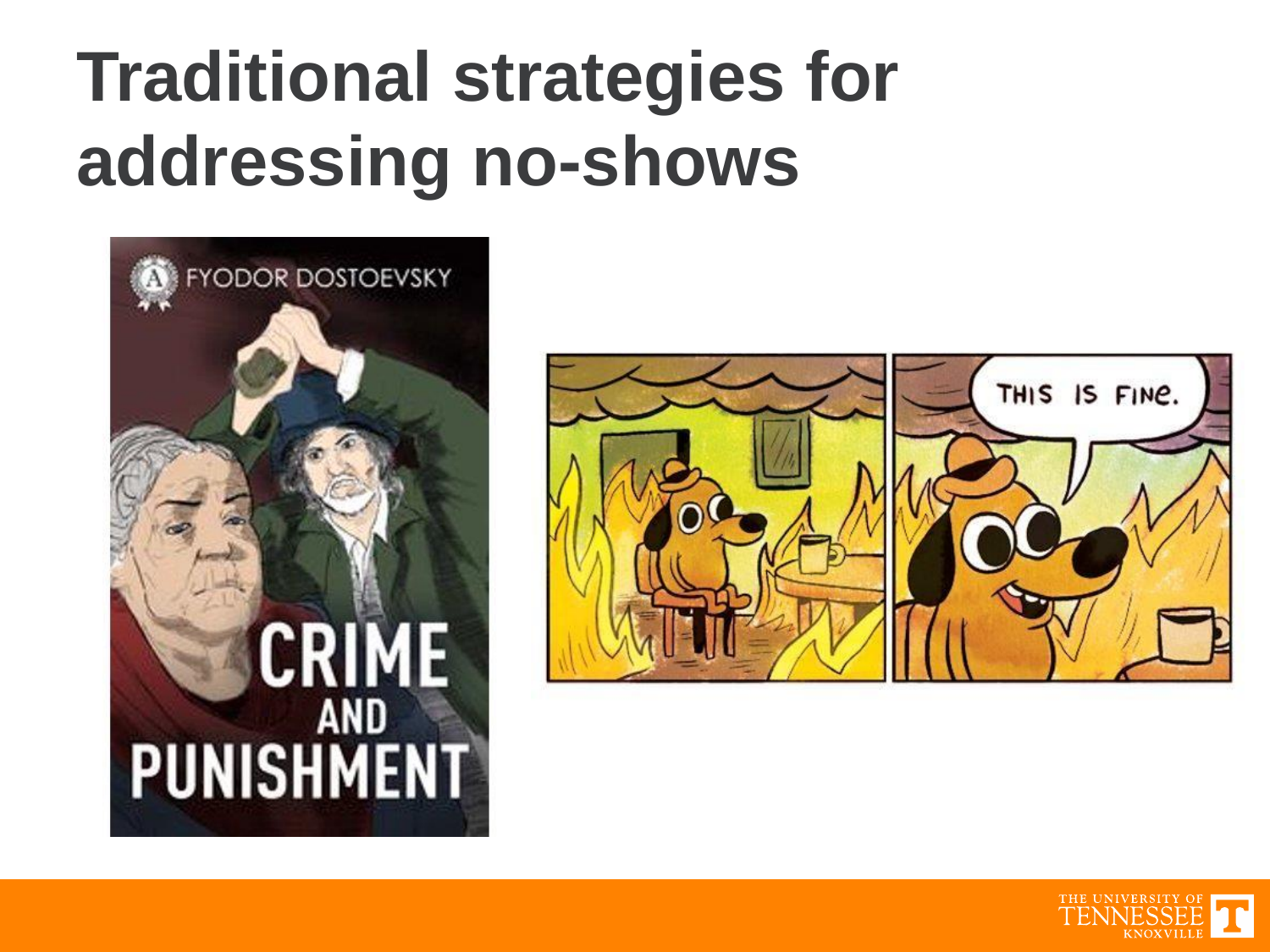

**HOW CAN WE USE BEHAVIORAL ENGAGEMENT STRATEGIES TO BETTER ASSIST OUR STUDENTS AND SIMULTANEOUSLY REDUCE NO SHOWS?**

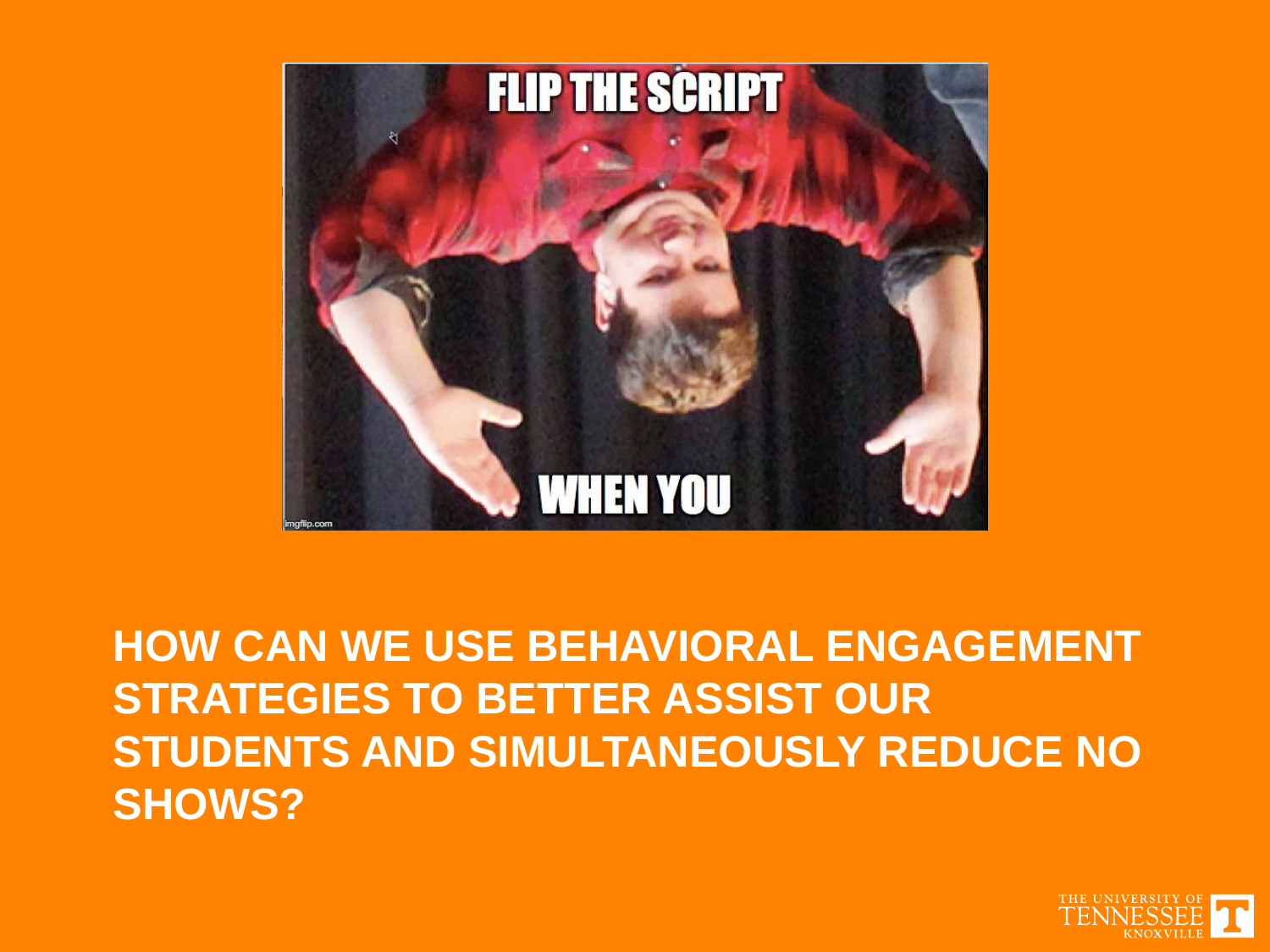I am sincerely sorry for missing my appointment today, my only class today is psychology which starts at 12:40 today. My alarm that I set up to wake me up for my appointment did not go off and I ended up sleeping in. . . [I am happy to reschedule for after Thanksgiving.] **Hopefully this unfortunate timing does not influence our relationship as advisor and student for the years to come.** See you soon!

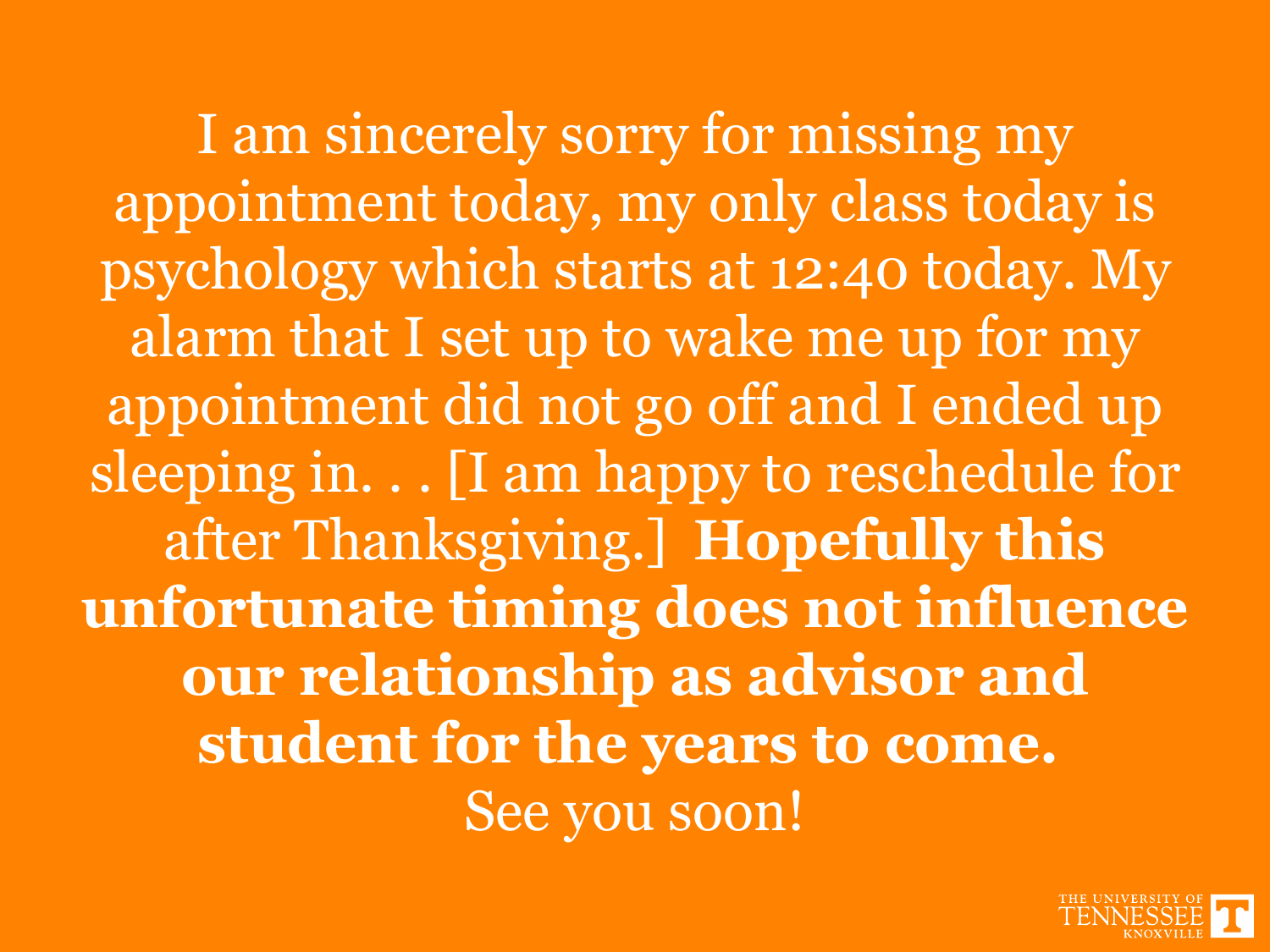I'm sorry I missed my appointment today. The last month has been kinda rough but I am doing better. I can plan to drop in on Friday and will also reschedule an appointment. Thank you

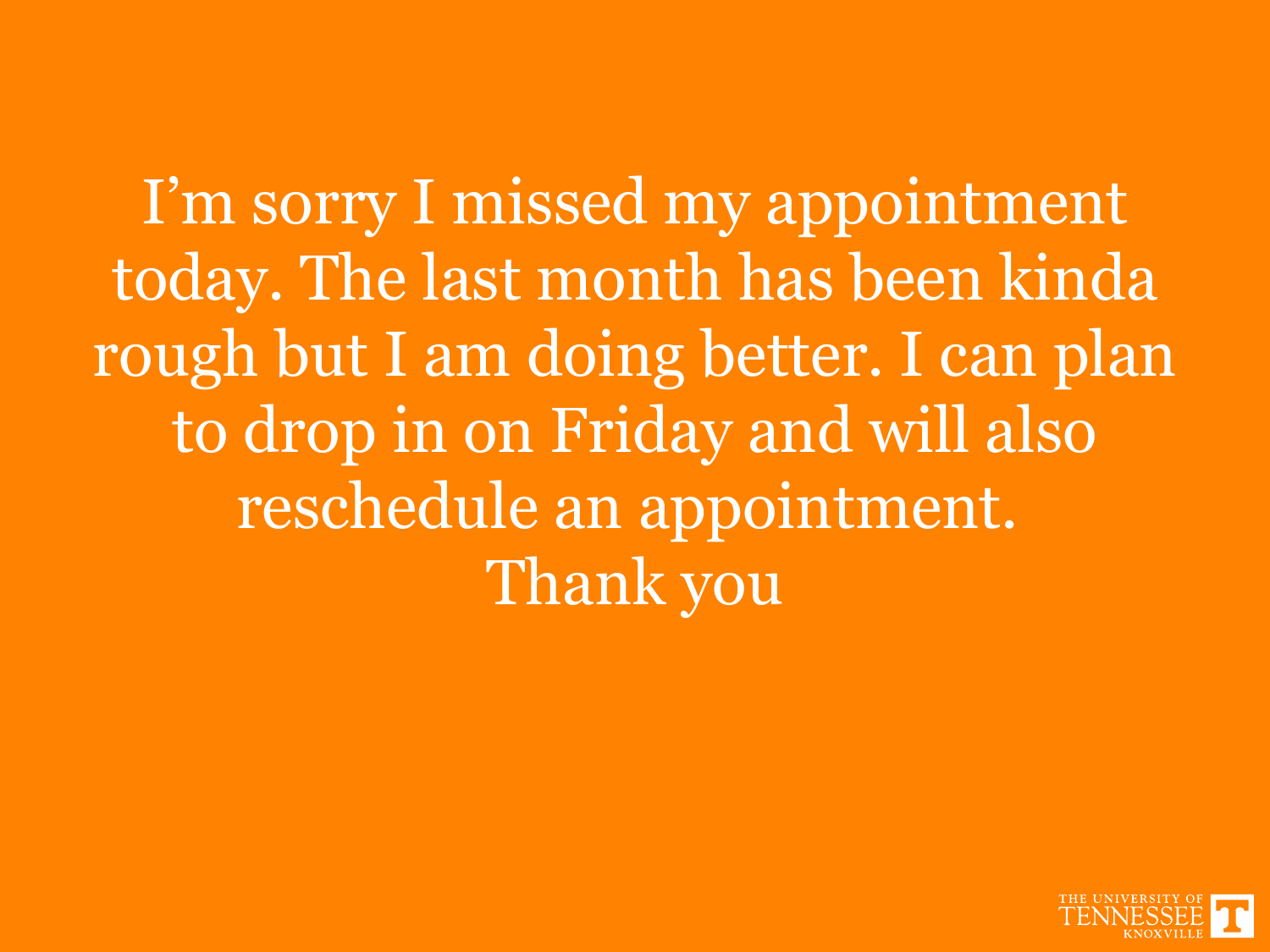I know I have a history of missing advising appointments, but to be quite fair I've found DARS and the course catalog to be more beneficial than advising as far as registering for classes go. This is probably due to the fact that I had to change my major from nursing, to exploratory, to psych and haven't yet met with a Psychology department advisor to have a favorable experience.

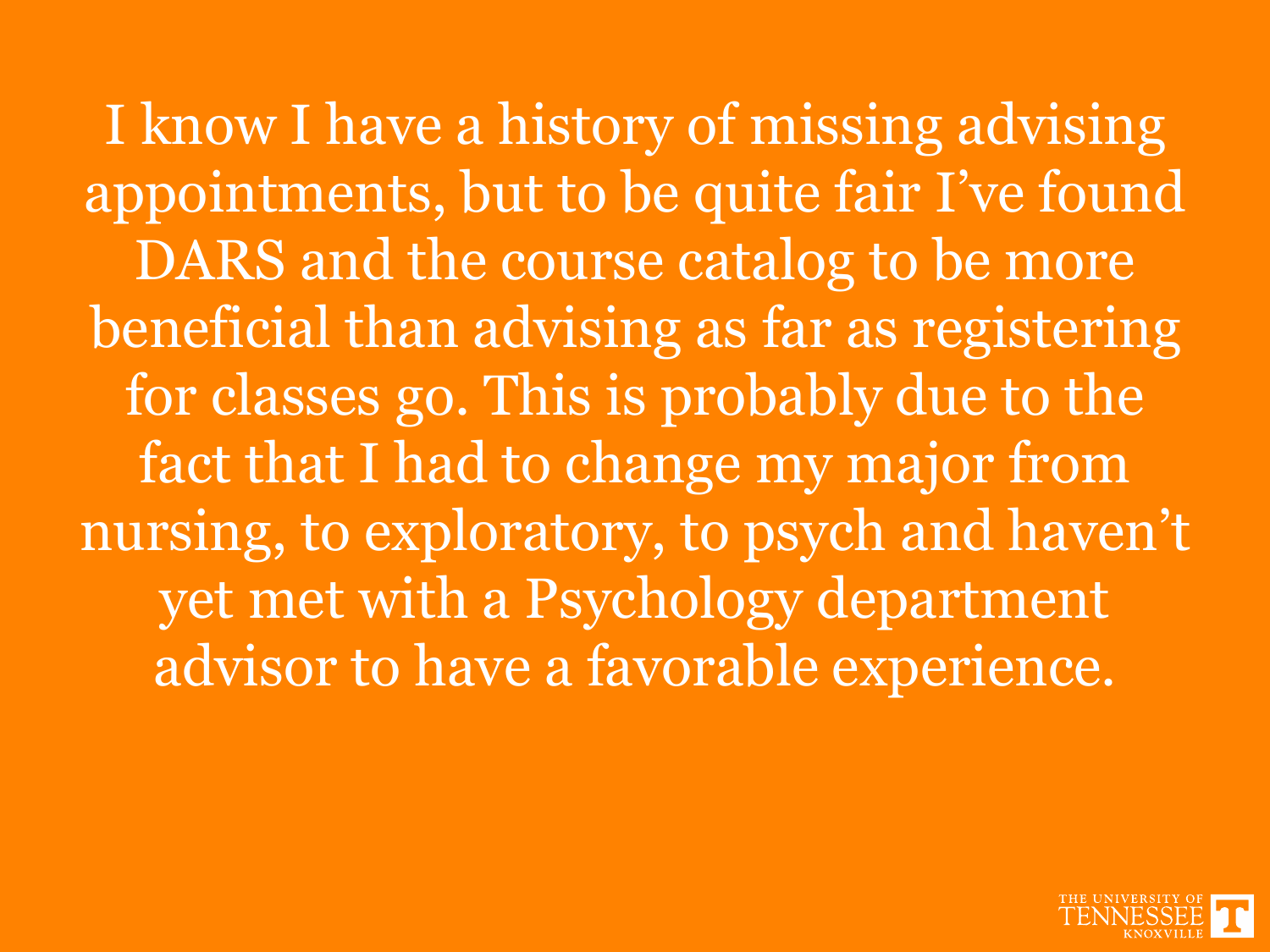I'm sorry that I just seen this, the past 3 weeks have been very difficult and challenging. I just got home to [out of state] on Monday, just in time to see my grandma before she passed away, we had her funeral on Thursday. So, I haven't been checking emails or anything, I'm sorry. I have to retake Math 115 in the fall, which is so sad because I was so close to passing with a 'C'.

Thank you for checking in.

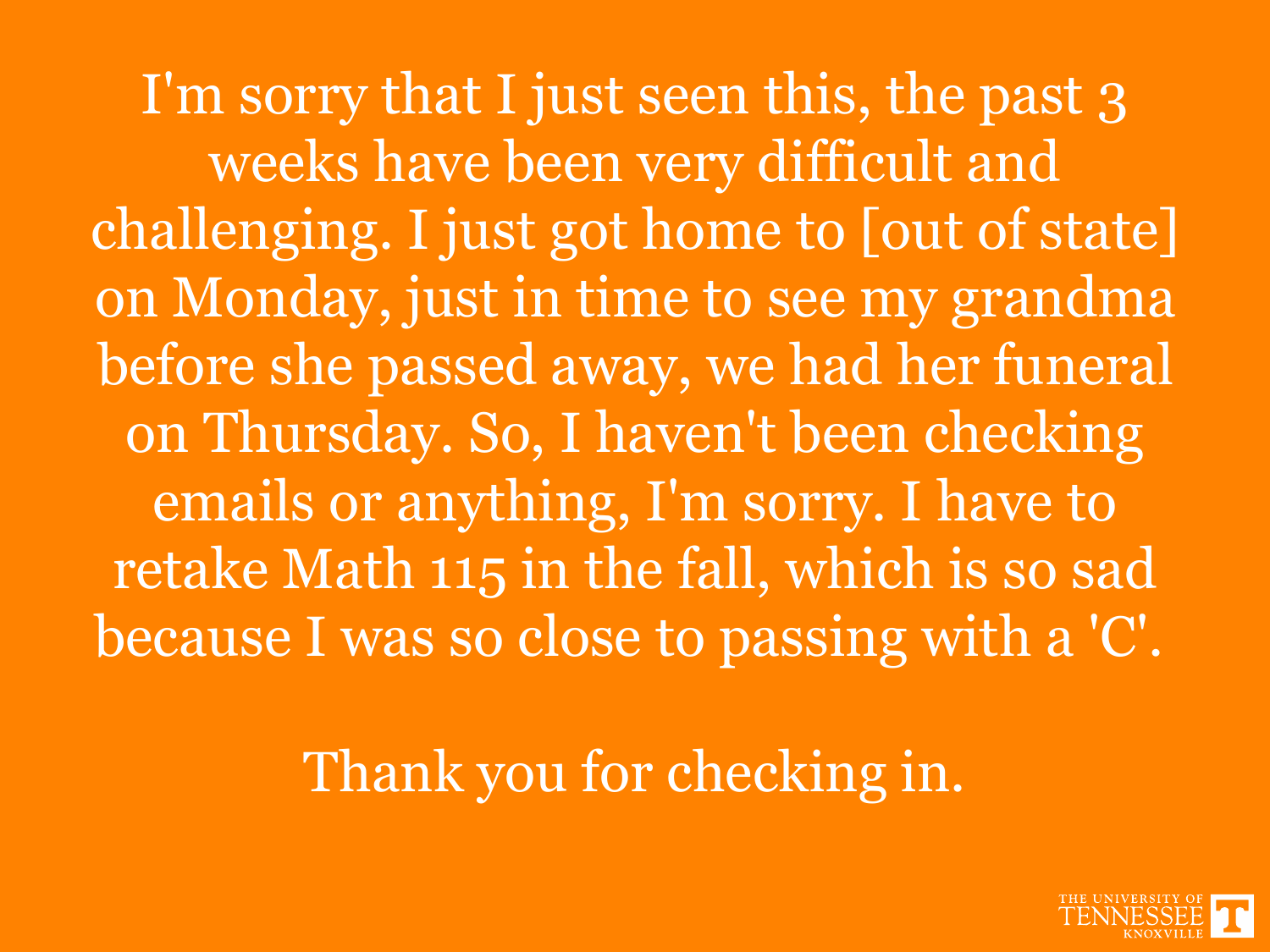I am doing very well. I have been swamped in schoolwork but all is going well! I've been very busy this semester and also very tired so I accidentally fell asleep and slept through my alarms on the day of my advising appointment. I can not reschedule through grades first because of my no-shows, so could you give me an idea of upcoming openings that you have for advising appointments?